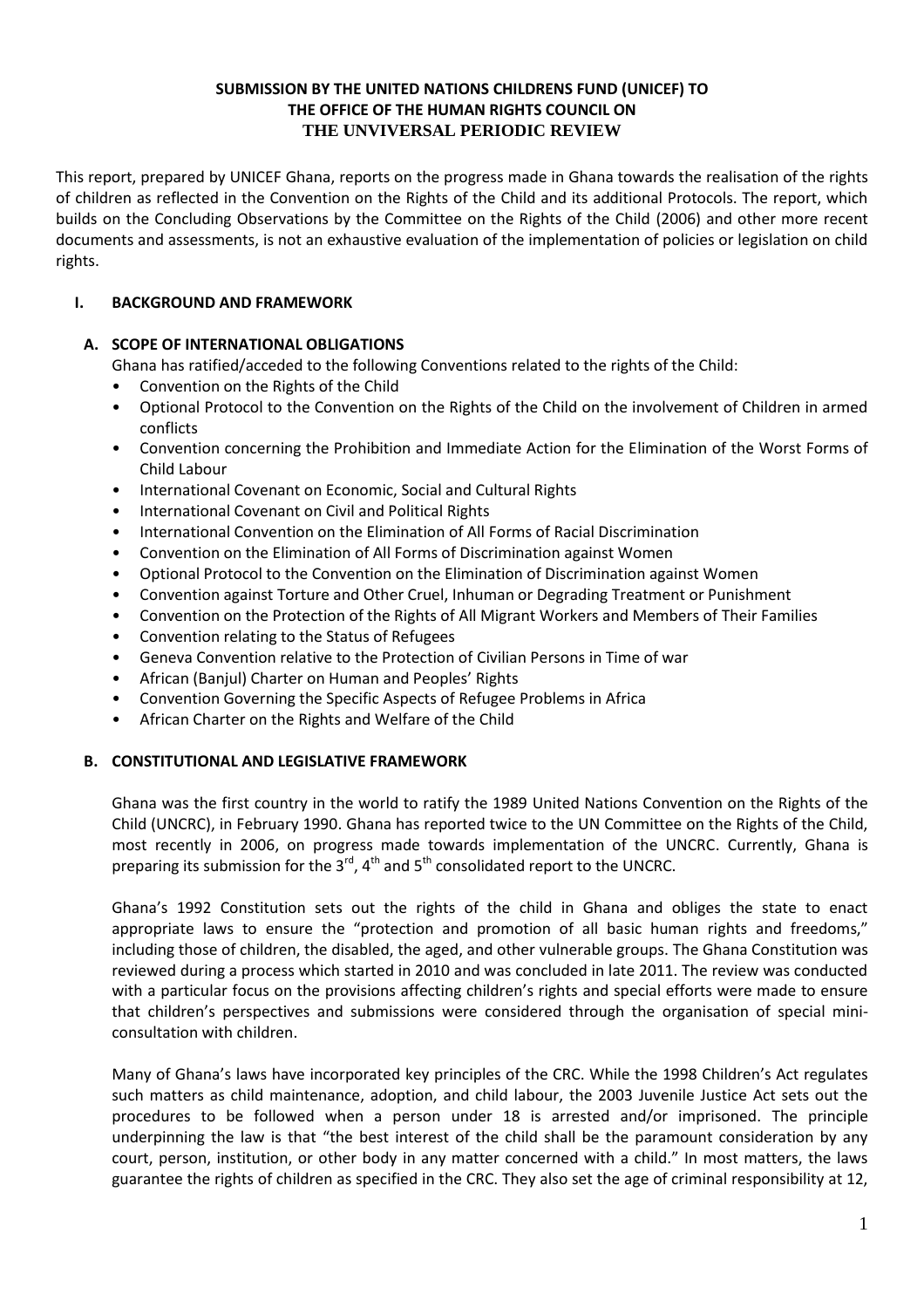which is seen as a great improvement over the previously set age of seven, but still low by international standards.

## **C. INSTITUTIONAL AND HUMAN RIGHTS STRUCTURE**

### Children's Act and Child Panels

The 1998 Children's Act (Act 560) calls for respect for the principle of "the best interests of the child" when decisions are made that affect children's lives. Laws have also been passed governing children's rights to inheritance, and prohibiting harmful cultural practices. Additionally, mechanisms have been established theoretically permitting children or their parents to seek redress when violations occur. This has included the setting-up of district-based Child Panels, established under the Children's Act, which have quasi-judicial powers and which permit children's participation in the proceedings and can be instituted at no charge. However, they have been established in only 70 of the country's districts, and the lack of resources can obstruct their ability to function.

Many ministries, departments, and agencies are mandated or involved in various aspects of child protection in Ghana. At the top, these include the Department of Children of the Ministry of Women and Children's Affairs, the Department of Social Welfare and the Child Labour Unit in the Ministry of Employment and Social Welfare, the Domestic Violence and Victim Support Unit, a unit of the Ghana Police Service and the Anti-Human Trafficking Unit of the Ghana Police.

Coordination and referral mechanisms are important parts of a child protection system, and these are still not functioning as well as they could be. The Multisectoral Committee on Child Protection, set up in 2001 and formerly chaired by the Chief Justice of Ghana, is no longer functioning, leaving a gap in the coordination of child protection services and response. In the absence of a single coordination mechanism for protection, referrals are based on ad hoc initiatives.

A Commission on Human Rights and Administrative Justice, established in 1993, provides support for vulnerable children and women in the specific Ghanaian cultural context – for example, ensuring that children receive medical attention despite opposition based on religious or cultural beliefs, and undertaking public education on FGM. A human trafficking management board under MoWAC has oversight on all aspects of the law, especially as it relates to children and women.

## **D. POLICY MEASURES**

National Action Plans for Orphans and Vulnerable Children and for the Elimination of the Worst Forms of Child Labour have been developed and Children's Panels have been established in all 10 regions (but not yet in all districts, as mandated) for discussing child protection-related issues. A National Action Plan on Human Trafficking is in place, providing a framework for implementing Act 694. As with other such frameworks in Ghana, the challenge is the capacity – especially at the district level – to combat trafficking on the ground; there are also challenges regarding the training of law-enforcement and judicial officers, the provision of shelters and resettlement of victims, and coordination among all the relevant agencies. More recently, the Child Protection Systems working group led by UNICEF obtained the approval of the Minister for Women and Children to develop a Child Protection Policy for Ghana.

The Ministry of Health (MoH) developed the Child Health Policy (2007–2015) to provide a framework for planning and implementing health programmes. The Policy proposes a 'child centred' rather than a 'programme centred' approach, therefore calling for greater collaboration among different programmes. The MoH has also developed an Under-Five Child Health Strategy (2007–2015) to guide the implementation of the Child Health Policy. An Education Strategic Plan is in place (covering 2010-2020) and a National Social Protection Strategy was finalised in 2008, covering 2008-2012.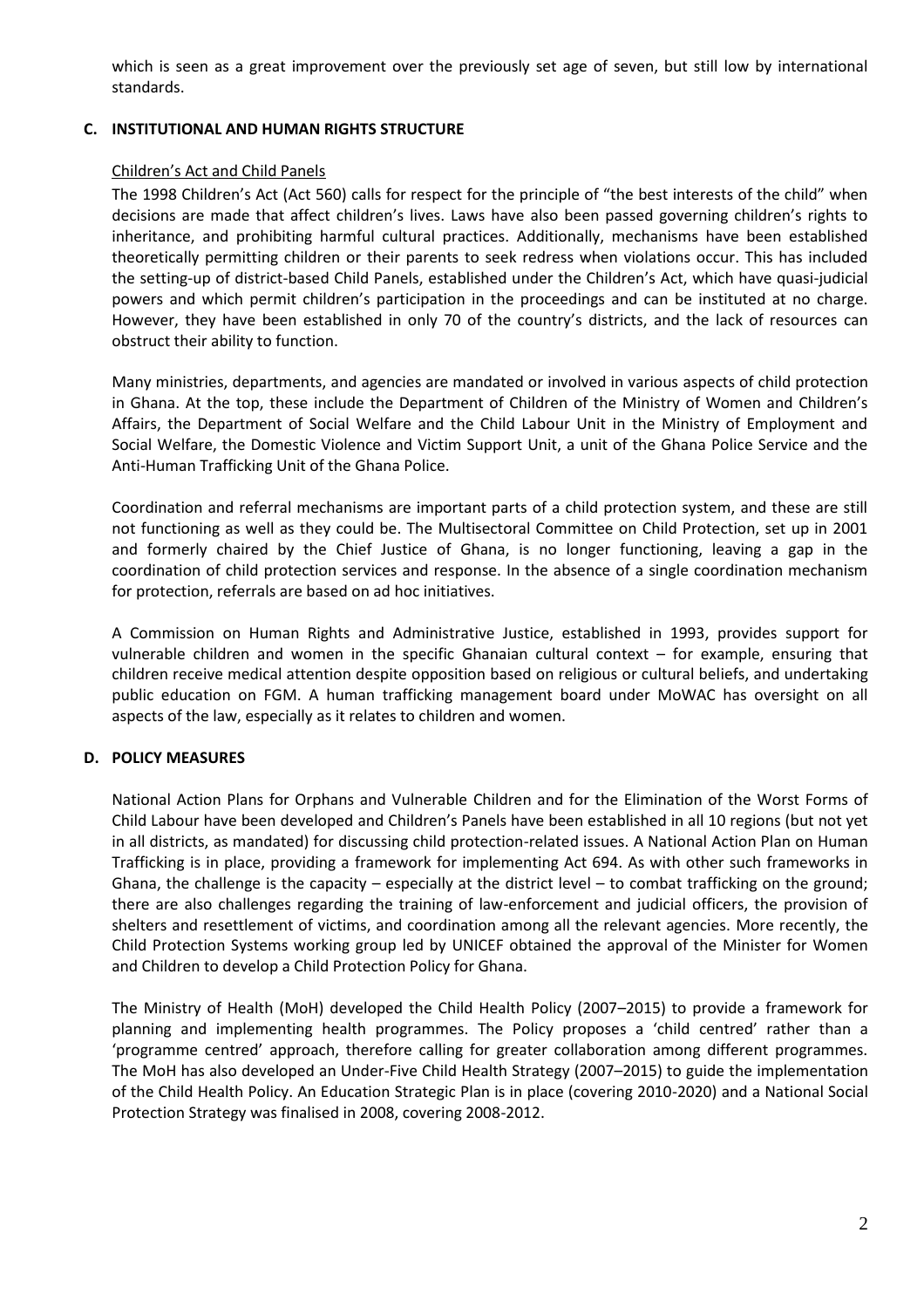#### **II. PROMOTION AND PROTECTION OF HUMAN RIGHTS ON THE GROUND**

#### **A. COOPERATION WITH INTERNATIONAL HUMAN RIGHTS MECHANISM**

Ghana ratified the United Nations Convention on the Rights of the Child (CRC) in 1990 and submitted its first progress report in 1995. The UN Committee on the Rights of the Child (UNCRC) adopted the first set of concluding observations for Ghana in 1997 and the concluding observations for the 2<sup>nd</sup> & 3<sup>rd</sup> consolidated report of Ghana were adopted in 2006. The consolidated  $3^{rd}$ ,  $4^{th}$  and  $5^{th}$  periodic reports were due in March 2011 but are now in the process of being finalised by the Information Research and Advocacy Division (IRAD) of the Children's Department of the Ministry of Women and Children's Affairs (MOWAC). The Optional Protocol to the Convention on the Rights of the Child on the involvement of children in Armed Conflict was signed by Ghana, but has not been ratified yet.

### **B. IMPLEMENTATION OF INTERNATIONAL HUMAN RIGHTS OBLIGATIONS**

#### **a) NON DISCRIMINATION**

#### Children and disability

Children with disabilities comprise a group whose rights are often violated: they are often subjected to neglect, discrimination, and even abuse, and they are often denied the right to an education. It is widely assumed that, among virtually all socio-economic groups in Ghana, there are families and communities who customarily conceal or otherwise deny the existence of disabled children among them, and thus the foremost challenge in implementing both national legislation and community-based action on disabilities must be first to locate these children and then to ensure access to rehabilitation services and inclusive programmes for those with disabilities.

Data on disabilities among Ghana's adults and children are limited and diffuse. In 2000, when a new National Disability Policy was being developed, it was estimated that 10 per cent of the population was disabled; at least half of whom (approximately 1 million) were children. A 1997 survey by the Ghana National Commission on Children (GNCC) found that hearing, vision, speech, and limb impairment were the most prevalent disabilities among children. Not surprisingly, children with disabilities from poor homes and rural areas are the most at risk of discrimination and of lacking care and attention. Data from the 2006 MICS Survey reveal that 16 per cent of children aged 2–9 years were reported to have at least one disability.

The passage of the Disability Act in 2006 has not resulted in enough concrete positive action in favour of children and others with disabilities. However, as in every culture, the true elimination of prejudice requires pro-active socialization and awareness-raising, even within families.

#### **b) RIGHT TO LIFE, LIBERTY AND SECURITY OF THE PERSON**

#### Child and infant mortality

In recent years Ghana has made significant progress in securing the basic rights of children to survival and a healthy life. Since 2003 infant mortality rates (deaths in the first year of life) have declined by 22 per cent, from 64 deaths per thousand live births, as recorded in the GDHS of 2003, to 50 per thousand in 2008; while the U5MR has declined by about 28 per cent, from 111 deaths per thousand live births to 80 per thousand over the same period. However, these gains have been uneven across the country, and large numbers of Ghanaian children and women have not benefited equally from the country's overall economic growth and poverty reduction.

Progress in reducing maternal death has overall been slow: Ghana's maternal mortality stands at 350 deaths per 100,000 live births, while the MDG target is 185 per 100,000. Other concerns include the inadequate reproductive health services and the lack of mental health services for adolescents and limited access by HIV/AIDS-infected children and mothers to antiretroviral medication.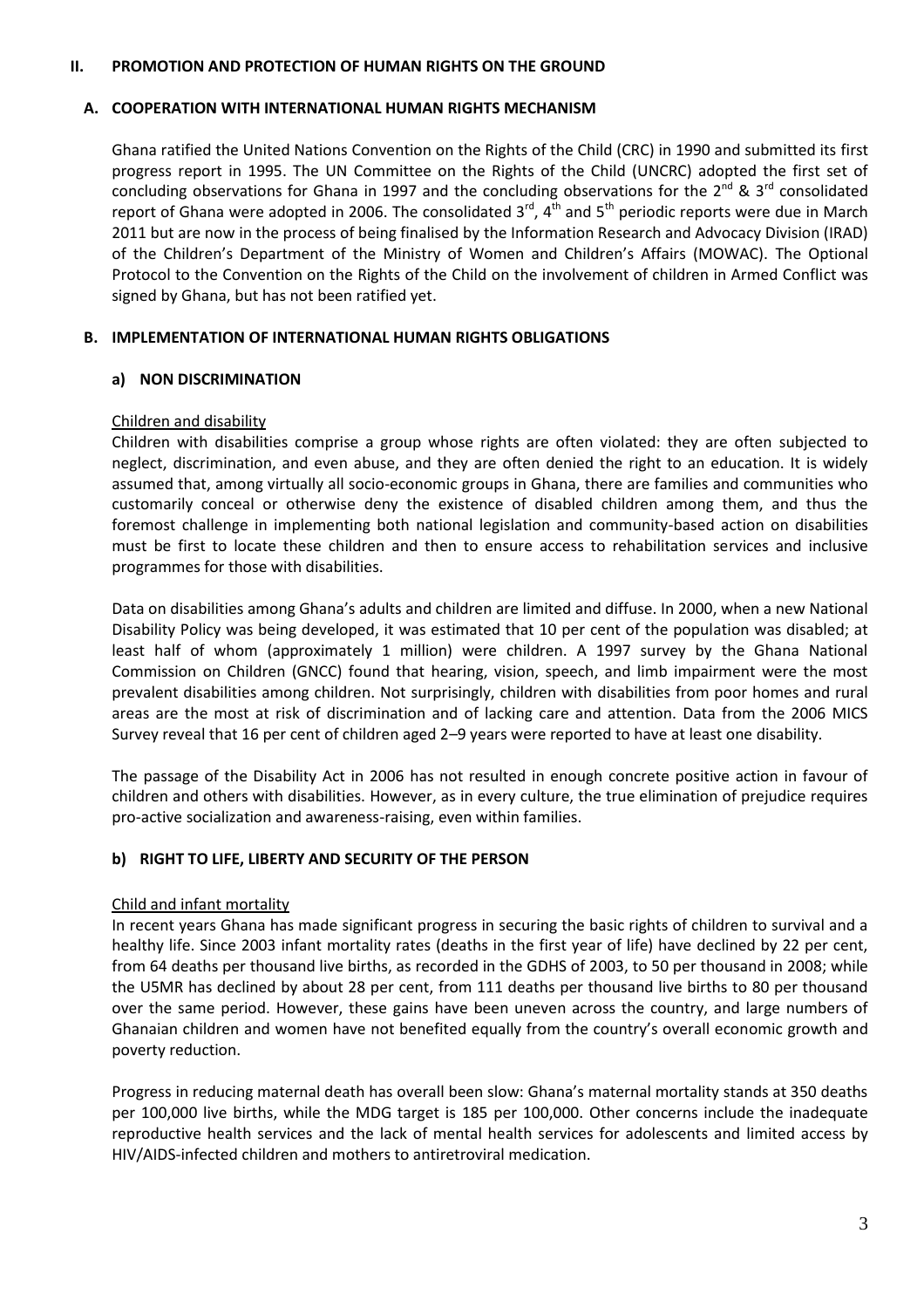### Children affected by Armed Conflict

According to newspaper reports in 2009, children participated in the ongoing ethnic and chieftaincy conflict in Bawku in the Upper East Region by burning houses and ambushing people. As a result of the chieftaincy conflicts in the Upper East Region, men, women and children sometimes have to flee their community to avoid the conflict. The Human Security Project (which is supported by a number of UN agencies) is responding by supporting peace building activities in communities and schools in the Upper East Region.

## Death penalty

Children are exempted from capital punishment in Ghana and no cases have been reported of a child subjected to the death penalty

#### Child labour, forced labour and children living and/or working in the streets

By far the biggest employer of child labour in Ghana is the cocoa industry, the country's main economic activity. Two surveys on labour practices on the cocoa farms (conducted between 2006 and 2008) found that about 186,000 children in the cocoa-growing areas of Ghana (about 10 per cent of the child population in those areas) were engaged in at least one hazardous cocoa-specific activity.

The National Programme for the Elimination of Worst Forms of Child Labour in Cocoa (NPECLC) was established in 2006 with the goal of eliminating such labour by 2011. With technical support from ILO and UNICEF, the NPECLC has led Ghana's efforts to comply with the Harkin-Engel Protocol (a multilateral commitment by the cocoa industry to comply with ILO Convention on the worst forms of child labour), and was able to meet a 2008 deadline for establishing a regime for certifying progress in this effort.

Perhaps the most hazardous work activities in which children can be found to be engaged in Ghana are small-scale (and illegal) artisanal mining operations, also known as galamsey. Many operators of these illegal mines engage large numbers of children between the ages of 10 and 18 years (including girls) and pay them daily wages to work in this dangerous business. One estimate counted more than 3,000 children engaged in galamsey in the Western region alone.

There are estimated to be as many as 50,000 children living and/or working in the streets in Ghana. According to studies by the Ministry of Women and Children (MOWAC) and the Ghana National Commission on Children conducted in 2004 (the most recent data available), nearly half of all street children in the country were found in the Greater Accra region, with another 25 per cent in the second largest city, Kumasi (more than 60 per cent of the latter being females). Also, 71 per cent of street children were illiterate. Many street children are either victimized by sexual predators or turn to commercial sex as a way to make a living, exposing them to great risks, including violence, serious physical and psychological harm, and sexually transmitted diseases, including HIV.

## Child trafficking

Ghana is a source, transit, and destination country for the trafficking of children and women for commercial sexual exploitation and forced labour. Ghanaian children are particularly trafficked to Côte d'Ivoire, Togo, Nigeria, and The Gambia for domestic service and exploitative labour. Children are also trafficked within Ghana to work in cocoa farming, domestic service, street vending, head portering, fishing, and the commercial sex trade. Typically, boys aged 10–17 are trafficked from the northern regions to Lake Volta for fishing or to the Western region for mining, while girls come from the north and east and are trafficked to Accra and Kumasi for work in portering, domestic service, and trading.

Ghana has made significant progress in addressing child trafficking. In 2005, Ghana passed the Human Trafficking Act (Act 694), which not only criminalized trafficking but also established a fund and mechanisms to rehabilitate child victims through non-formal education and skills training. A human trafficking management board under MOWAC has oversight on all aspects of the law, especially as it relates to children and women, and there also is in place a National Action Plan on Human Trafficking. More recently, a number of Anti-Human Trafficking offices were established and the number of prosecutions of traffickers has increased. In 2010, Ghana's ratings in the US Department of State Trafficking In Person (TIP) Report improved moving to tier two.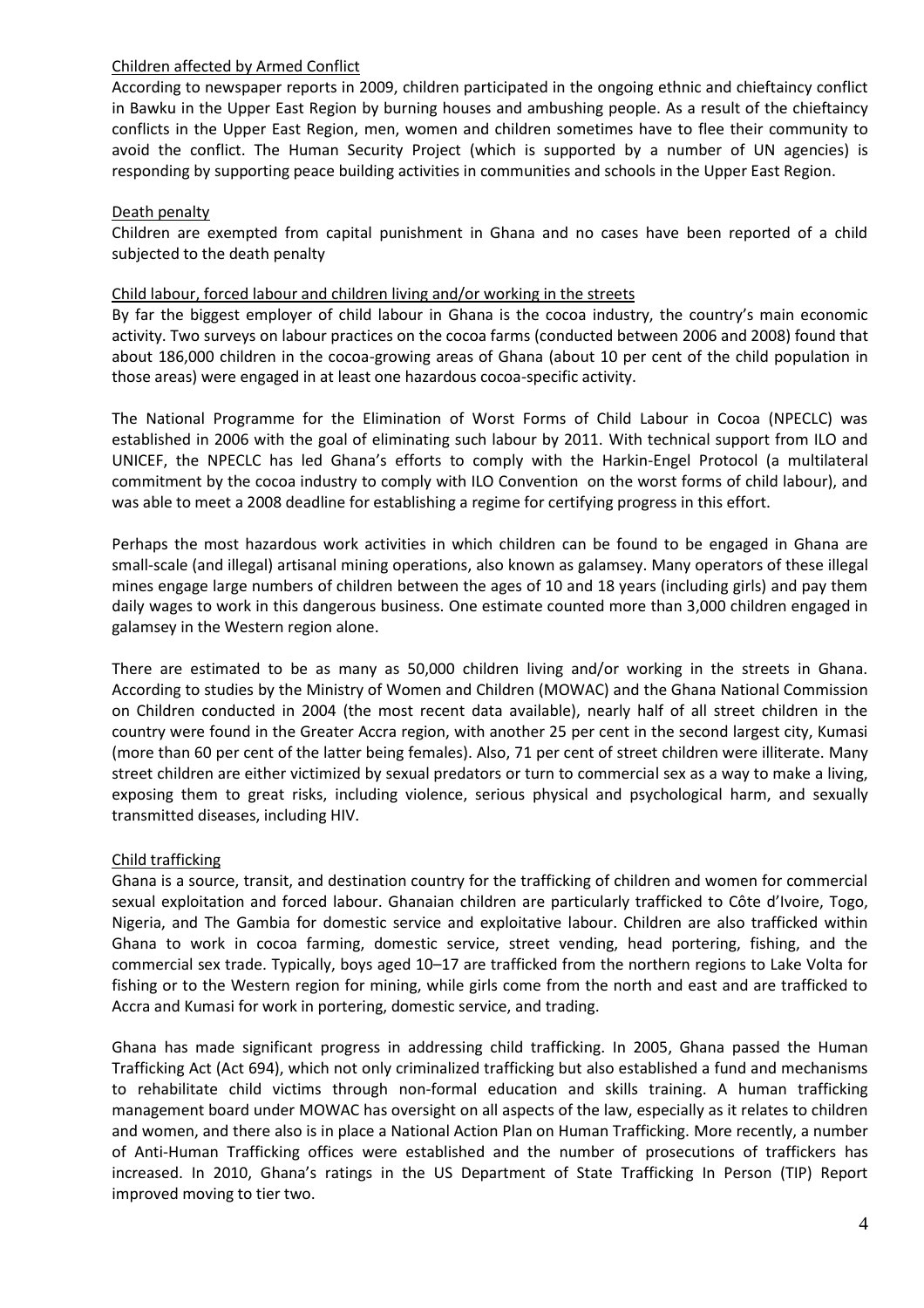### Violence against women and girls

While it is not as common in Ghana as in some other African countries, female genital mutilation (FGM) is practised among some ethnic groups in northern Ghana. About 9 to 15 per cent of Ghana's population belong to groups who practise FGM, mostly concentrated in the Northern, Upper East, and Upper West regions (but also found in parts of the Brong Ahafo region and among migrants from the north who have relocated to southern Ghana). FGM is outlawed under both the 1992 Constitution and by amendment of the Criminal Offences Act of 2007. Existing legislation calls for sentences of three years for those found committing the practice. Some traditional leaders have banned the practice and in recent years a growing number of FGM practitioners in the Upper East and Upper West regions have been jailed.

## Corporal punishment

Ghanaian law does permit corporal punishment, "provided it is justifiable, reasonable in kind or in degree according to the age, physical and mental condition of the child." The Ministry of Education's code of conduct for teachers also permits caning, further blurring the human rights dimension of violence against children in Ghana.

A corporal punishment evaluation conducted in primary and junior high schools revealed that about half of all students interviewed advocated for the ban of corporal punishment while the other half opposed the ban. During focus group interviews, the dominant view expressed by the pupils was that corporal punishment had value and that it should therefore not be abolished – an opinion consistent with the position of teachers, head teachers, parents, and Ghana Education Service officials. The same study also reported that nearly 70 per cent of pupils interviewed claimed corporal punishment inflicted pain and sometimes injuries on them. Thirty per cent expressed the view that it made them feel like dropping out of school.

### **c) ADMINISTRATION OF JUSTICE AND THE RULE OF LAW**

### Juvenile Justice

The Juvenile Justice Act (Act 653) adopted in 2003 and covering persons under 18 years who come into conflict with the law, was premised on international standards and good practices and seeks to apply the principle of the best interests of the child. Juveniles convicted under the law are remanded to detention centres – including those for children between 13 and 15 years of age – which are supposed to provide vocational training. However, many juvenile detention centres are lacking in such facilities, thus depriving children of access to education, skills training, and other psychosocial services essential to their development. There are also insufficient juvenile courts – some districts have no such courts at all – and the ones that do exist do not convene often enough to address the case load adequately, meaning that juveniles spend excessive time in police detention awaiting trial.

An analysis of children in one juvenile detention centre in Accra found that of the 153 children there (males and females), nearly half were either orphans or had been abandoned; of the 83 whose parents were alive, 65 came from broken homes. The vast majority came from families living at or below the poverty level, and only 11 (7 per cent) had parents who had completed either secondary or tertiary education.

## **d) RIGHT TO SOCIAL SECURITY AND ADEQUATE STANDARD OF LIVING**

## Social security

The Government of Ghana has over the years put in place several social protection interventions to address inequity with various levels of successes. These include the National Health Insurance, the Livelihood Against Poverty (LEAP), a conditional cash transfer grant reaching an estimated 65,000 households, the 'capitation grant' for all primary school children and the Savannah Acceleration Development Authority initiative, which aims to reduce the disparity between the north and the south. In addition, approximately 1 million children were benefitting from a school feeding program in 2011.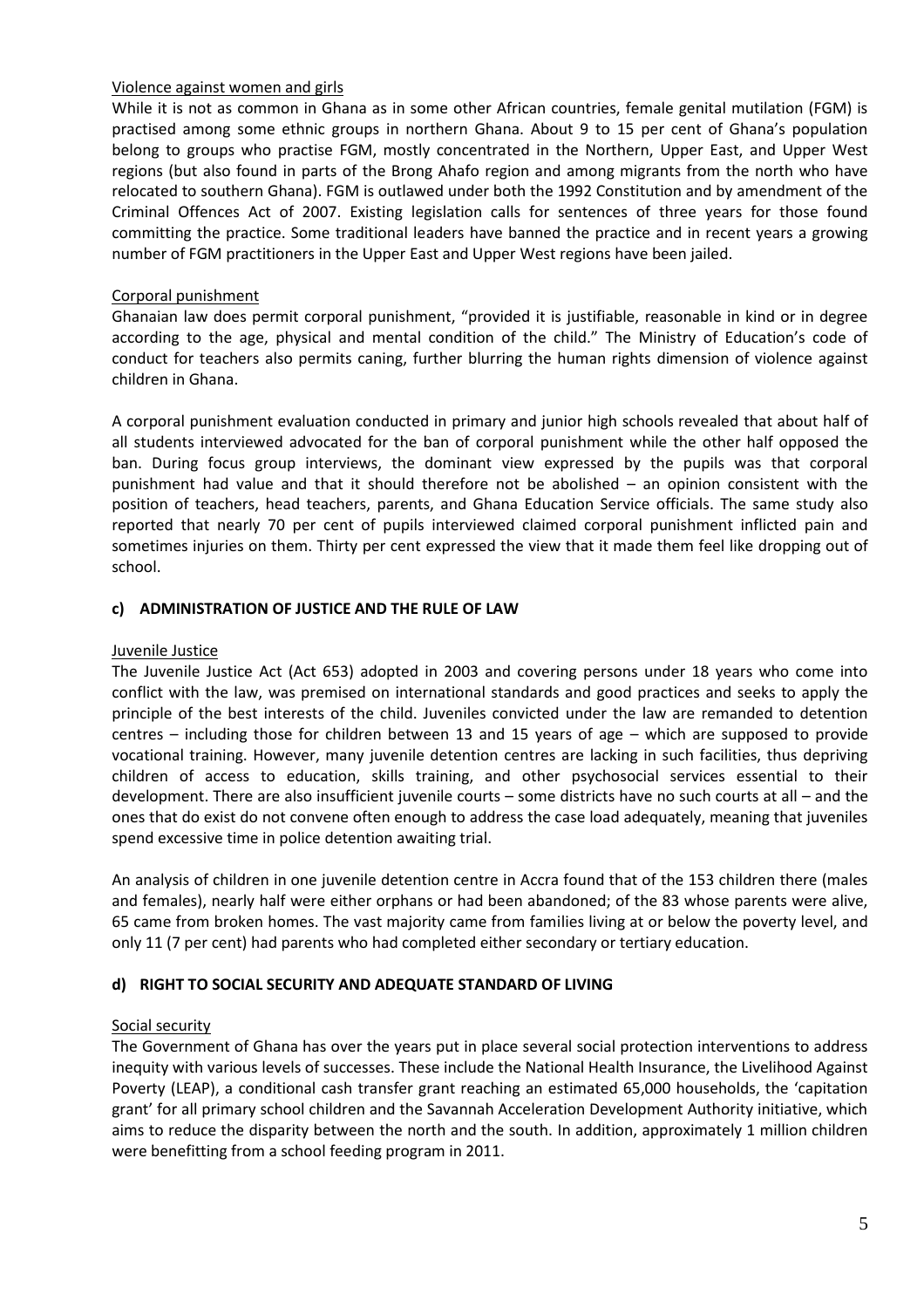#### Birth registration

Birth registration figures have increased in Ghana from around 30% in 2000 to over 60% in 2010, but children in the wealthiest quintile are twice as likely to have a birth certificate compared to children in the poorest quintile. Lack of parental awareness is the apparent primary cause of the low birth registration rate, as well as a lack of need for registration, since birth registration is not linked to the provision of basic services such as health and education. In surveys, parents also indicated that they did not know where to go to register their children's births. The cost of registration was another reason given since parents are mandated to pay GHC10 if registration is done 1 year after the birth of the child. Thus it is not surprising that children in poorer families are less likely to be registered than those in richer families.

# **e) RIGHT TO EDUCATION**

Compulsory and free basic education, since 2005 has contributed to an increase in the national net enrolment rate, from 69 per cent in 2005/2006 to 84 per cent in 2009/2010. However, an estimated 650,000 children remain out of school. National gender parity in primary education has been achieved, but stark regional disparities in enrolment, attendance and transition persist. The quality of education currently being received by Ghanaian children who are in school is a source of major, and increasing, concern. Many Ghanaian children complete primary education without attaining functional literacy or numeracy as a result of lack of text-books, overcrowded classrooms and lack of trained teachers. According to the Ministry of Education's National Education Assessment (NEA) tests of 2009, only a third of grade six students reach proficiency levels in English, and fewer than 14 per cent achieve proficiency in mathematics.

## **f) RIGHT OF REFUGEE CHILDREN AND ASYLUM SEEKERS**

Over the past decade, Ghana has received refugees from Liberia, Togo and, most recently, Cote D'Ivoire. The Ghana Government has supported efforts to meet the basic rights to protection, health and education of the refugee children. Challenges exist for refugee children reaching secondary school age, with limited opportunities to further their education in place.

## **III. ACHIEVEMENT, BEST-PRACTICES AND CONSTRAINTS**

Ghana is recognized as a model of political stability, good governance and democratic openness. Ghanaians enjoy political rights, civil liberties and a free press. Ghana has started oil production and achieved the status of (lower) middle income country in 2010. Ghana is on track to achieve many of the Millennium Development Goals, especially the MDGs targets on poverty reduction, gender parity and access to education and safe drinking water. However, these averages mask stark disparities by location and among population groups (by gender, wealth quintile, level of education) which need to be addressed for Ghana to be able to achieve the MDGs with equity. Ghana has also made considerable efforts over the past years to involve children in the development and review of major policies. Children were involved in decision making processes around water and sanitation and the use of revenue generate from oil. During the Constitutional Review process, a special session was held exclusively for children to make inputs.

Key constraints are the inadequate implementation of existing laws, creating a gap between policy and practice and the lack of adequate human and financial resources (especially at district and community level) for an effective and systematic implementation of the Children's Act and other laws and regulations relevant for the promotion and realization of child rights in Ghana. Of special concern is the inadequate resourcing of District Assemblies to ensure their capacities as the implementing body for children's issues at the local level. While the rule of law is an entrenched reality in Ghana, some sections of the population are routinely denied access to justice because they cannot afford to hire legal representation.

Data on child protection issues are becoming increasingly available. There is still, however, a dearth of reliable information on child trafficking and commercial sexual exploitation, on HIV/AIDS orphans (and on street children generally), and on the prevalence of harmful sociocultural practices.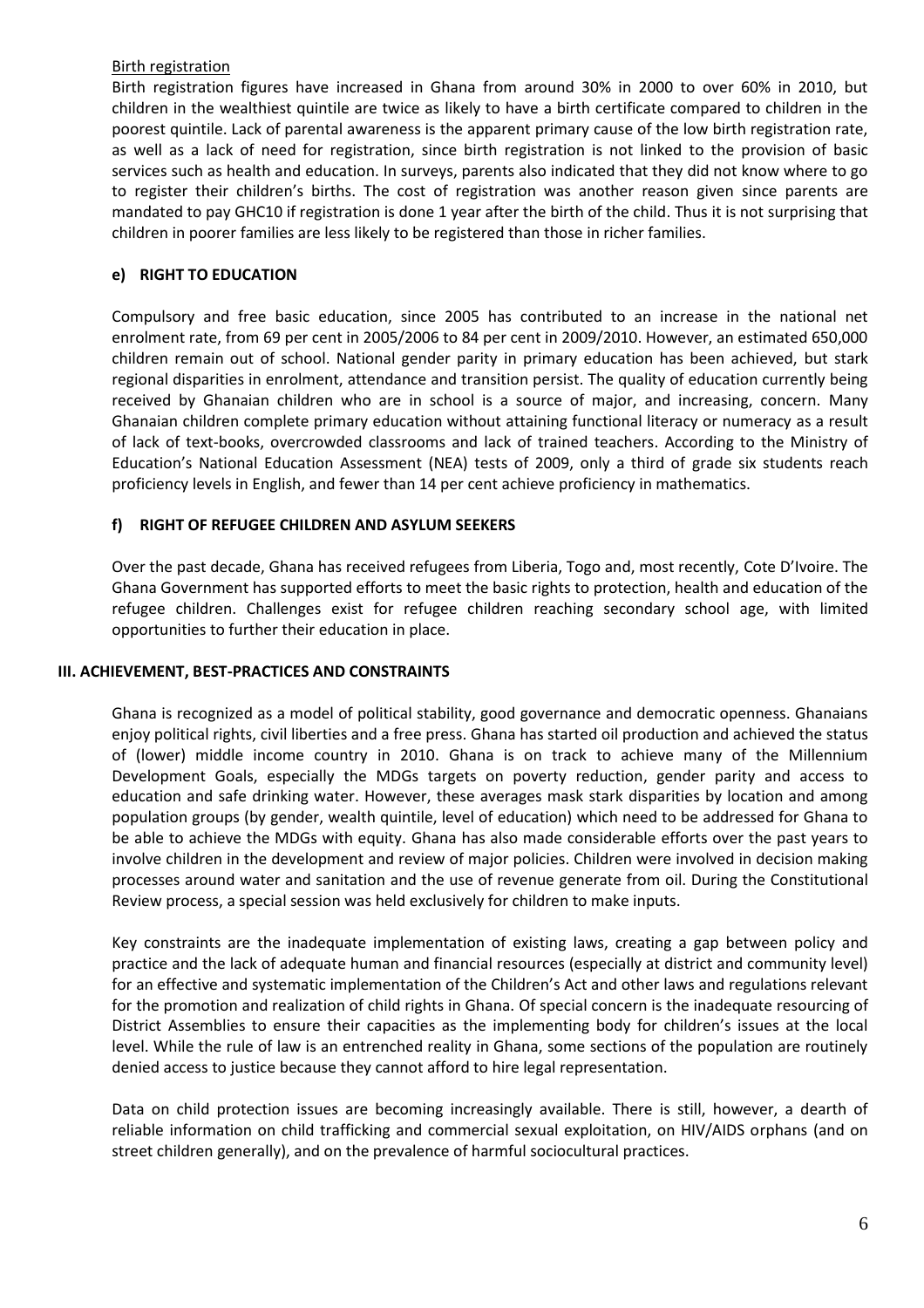With regard to corporal punishment and other child-abuse issues, there is clearly some confusion in Ghana regarding the respective roles of rights holders and duty bearers. There is evidence to suggest that adults, particularly parents, believe that physical punishment of children is a critical component of child-rearing. This might suggest an urgent need for sensitization of all stake holders on the negative impact that corporal punishment has on children.

## 4. **KEY PRIORITIES, INITIATIVES AND COMMITMENTS**

Children and women are those hit hardest by poverty and by inequities or inefficiencies in the distribution of resources (notably for schools and health centres). Ghana's impressive achievements in economic growth and democratic governance now present it with the opportunity to prove that the benefits and empowerment will spread in such a way that the country's growth and equitable development will be felt by the population as a whole, with children and women as the primary beneficiaries. In many cases, this may require extra funding for the poorest regions or districts, or special efforts will need to be taken to reach the poorest families who live in better-off districts.

Ghana has in place the legislative and policy framework and strategies for the implementation of pro-poor and child-friendly policies. Major constraints – in human capacities and budgeting priorities, processes, and implementation mechanisms – remain, and need both urgent attention and assistance from stakeholders and development partners. In addition, there are numerous gaps in data gathering (and disaggregation) and monitoring and evaluation processes needed to rationalize and strengthen programming priorities and practices.

District-level governance requires specific attention in order to realize gains in fulfilling the rights of children and women, particularly in "deprived" areas. Numerous NGOs and other actors are already engaged in empowering women and vulnerable communities at the district level, and this is an area that can be greatly strengthened in keeping with an equity-focused approach. Children's issues – including child protection – must be given the same priority at national, regional, district and community levels.

The government has adopted pro-poor policies aimed at achieving the MDGs and has put in place National Plans of Action (including "A Ghana Fit for Children") in the five key focus areas. There are many actors on the stage (national ministries, departments, and agencies; non-governmental organizations; UN agencies; civil society organizations; community-based organizations; and faith-based organizations) that would benefit from sharpened coordination mechanisms.

## **IV. CAPACITY BUILDING AND TECHNICAL ASSISTANCE PROVIDED BY UNICEF**

UNICEF supported the roll-out of the Accelerated Child Survival and Development strategy in the three northern regions and the Central Region, contributing to a reduction in the national under-five mortality rate. UNICEF, with other partners, supported the roll-out of PMTCT services in disadvantaged regions and contributed to a nationwide emergency obstetric and newborn care needs assessment to inform the scaleup of interventions to improve maternal and neonatal health. A national salt iodization strategy was developed and is being implemented and UNICEF supported the development of a national communication for development strategy.

UNICEF has been part of a strategic partnership of the Government of Ghana, the European Union, the World Health Organization and non-governmental organizations (NGOs) to eradicate Guinea Worm in Ghana. Other examples of joint efforts supported by UNICEF are the development of the Health Sector Medium-Term Development Plan 2010-2013 and the Ghana Compact on Sanitation and Water for All, launched in 2010, and the development of two Millennium Acceleration Frameworks (MAF) on Maternal Health and Sanitation.

Intensive enrolment campaigns, capacity development, and community mobilization supported by UNICEF were instrumental in increasing gender parity in education enrolment, especially in the three Northern